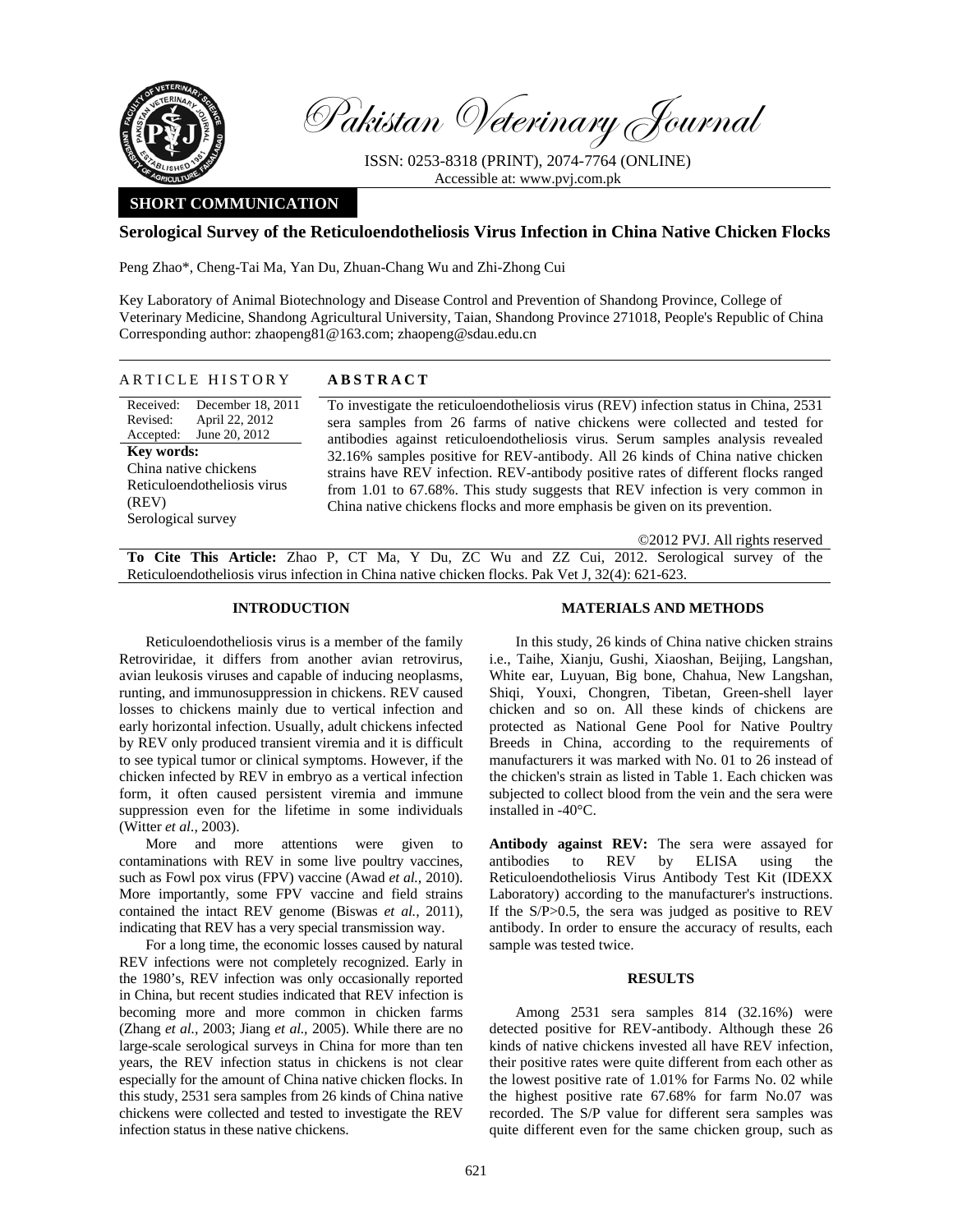the samples from Farms No. 26, the lowest S/P value was only 0.503, while the highest was up to 16.290. The same situation was also found in Farms No.03, 05, 06, 07, 09, 10, 24 and so on (Table 1). Among 814 sera samples for REV-antibody positive, level of S/P values varied from low, middle, higher and the highest in 38.33, 27.15, 30.47 and 4.05% sera samples, respectively (Table 2).

Table 1: Detection of REV antibody in sera from 26 native chicken flocks Farms Total Chicks Positive for S/P value for REV

| No.   | birds | REV-antibody |       |         | positive serum |  |
|-------|-------|--------------|-------|---------|----------------|--|
|       |       | No.          | ℅     | Minimum | Maximum        |  |
| 01    | 100   | 3            | 3.00  | 0.667   | <b>1.475</b>   |  |
| 02    | 99    | I            | 1.01  | 0.517   | 0.517          |  |
| 03    | 99    | 52           | 52.53 | 0.513   | 8.170          |  |
| 04    | 99    | 25           | 25.26 | 0.505   | 4.983          |  |
| 05    | 101   | 39           | 38.61 | 0.510   | 8.148          |  |
| 06    | 100   | 39           | 39.00 | 0.508   | 11.145         |  |
| 07    | 99    | 67           | 67.68 | 0.504   | 11.92          |  |
| 08    | 100   | 60           | 60.00 | 0.503   | 6.769          |  |
| 09    | 101   | 64           | 63.37 | 5.508   | 9.990          |  |
| 10    | 98    | 45           | 45.92 | 0.503   | 12.273         |  |
| П     | 100   | 36           | 36.00 | 0.510   | 4.393          |  |
| 12    | 99    | 5            | 5.05  | 0.641   | 1.812          |  |
| 13    | 98    | 3            | 3.06  | 1.218   | 8.053          |  |
| 14    | 100   | 9            | 9.00  | 0.581   | 1.282          |  |
| 15    | 42    | 12           | 28.57 | 0.511   | 6.902          |  |
| 16    | 98    | 4            | 4.08  | 2.708   | 8.542          |  |
| 17    | 100   | П            | 11.00 | 0.545   | 6.892          |  |
| 18    | 97    | 4            | 4.12  | 3.057   | 8.068          |  |
| 19    | 99    | 23           | 23.23 | 0.523   | 7.665          |  |
| 20    | 100   | 56           | 56.00 | 1.783   | 8.028          |  |
| 21    | 100   | 62           | 62.00 | 0.601   | 8.135          |  |
| 22    | 101   | 49           | 48.51 | 0.607   | 9.717          |  |
| 23    | 101   | 24           | 23.76 | 0.538   | 9.649          |  |
| 24    | 96    | 49           | 51.04 | 0.837   | 10.707         |  |
| 25    | 100   | 18           | 18.00 | 0.795   | 9.161          |  |
| 26    | 104   | 54           | 51.92 | 0.534   | 16.290         |  |
| Total | 2531  | 814          | 32.16 |         |                |  |

Note: All flocks investigated were more than 150 days old and every farm was vaccinated with MDV live vaccine and FPV live vaccine.

|  |  |  | <b>Table 2:</b> Analysis of different S/P value for REV-antibody positive serum |
|--|--|--|---------------------------------------------------------------------------------|
|--|--|--|---------------------------------------------------------------------------------|

| Level of S/P values | S/P value   | Number | %     |
|---------------------|-------------|--------|-------|
| Low                 | 0.500-0.999 | 312    | 38.33 |
| Middle              | 1.000-4.999 | 221    | 27.15 |
| Higher              | 5.000-9.999 | 248    | 30.47 |
| Highest             | >15.000     | 33     | 4.05  |
|                     | Total       | 814    | 100   |

## **DISCUSSION**

In recent years, more and more studies have found that REV genome components can be integrated into other viral genome, such as the REV gene fragment can be integrated into the genome of FPV (Biswas *et al.,* 2011). Our previous study has proved the co-infection of Marek's disease virus (MDV) and REV in Marek's tumor samples and some recombinant field MDV strains with partial REV genome were identified (Zhang and Cui*,* 2005). The phenomena of natural genetic recombination between REV and MDV or FPV warned that the coinfection and recombination of REV with other viruses would speed up evolution of some viruses and make the detection to REV using the molecular biological methods becoming more and more difficult. For there is no commercial vaccine to control REV, it is reasonable to reflect the REV infection status with serological method.

China has 48 strains of native chicken. Although they are the important protection subject of the government,

however, these native chickens also face a lot of viral infectious disease threats especially for immunosuppressive virus. In this study, serum samples from 26 kinds of China native chickens were collected and tested the antibody against REV and we found all these native chickens have REV infection. REV-antibody positive rate of different flocks ranged from 1.01 to 67.68%. The results indicated it is very necessary to take some strong measures to prevent and control REV infection in china native chickens. We also found the S/P value in the ELISA test for different sera samples was quite different even for the same chicken group, such as the samples from farms No.26, the highest was up to as high as 16.290 while the lowest S/P value was only 0.503. This indicate different individuals infected by REV will show different response and this may be related to REV epidemic situation in different regions or susceptibility to REV of different native chickens.

Evidence of REV-antibody can be accomplished by maternal antibodies (Wu *et al.,* 2009), but it's impossible for these flocks with so high maternal antibody level for all of them were more than 150 days old, more likely the high antibody titer in these chickens is caused by wild virus infection. Of course, there may be some chickens using FPV live vaccine and MDV vaccine with REV contamination for all these chickens have been vaccinated with FPV live vaccine and MDV live vaccine. As the vaccines used in these native chickens have no storage and can't be verified one by one, this speculation cannot be identified. While the REV was isolated and identified from a SPF chicken farm in China recently (Wang *et al.,*  2012) and the REV contamination in live poultry vaccine may be a very important channel for the REV infection.

Although these chickens investigated have such a high REV positive rate, no significant tumor or death found in these flocks. As reported early REV infection in chickens could not only cause growth retardation but also severely suppress immune responses to vaccinations against Avian influenza virus (AIV) and Newcastle disease virus (NDV) (Sun *et al.,* 2006). So the REV infection in these chickens may cause great losses by depressing immunity induced by Avian influenza and Newcastle disease vaccine. Of course, another possible reason is there is certain REV resistant strains in China native chickens, but this need further research and validation.

**Acknowledgement:** This study was financially supported by a special grant from Ministry of Agriculture of the People's Republic of China. We are grateful to Jiangsu Institute of Poultry Sciences for helpful in the sample collection.

#### **REFERENCES**

- Awad AM, HS Abd El-Hamid, AA Abou-Rawash and HH Ibrahim, 2010. Detection of reticuloendotheliosis virus as a contaminant of fowl pox vaccines. Poult Sci, 89: 2389-2395.
- Biswas SK, C Jana, K Chand, W Rehman and B Mondal, 2011. Detection of fowl poxvirus integrated with reticuloendotheliosis virus sequences from an outbreak in backyard chickens in India. Vet Ital, 47: 147-513.
- Jiang SJ, SS Meng, ZZ Cui, FL Tian and ZF Wang, 2005. Epidemic Investigation of co-infection of MDV, CAV and REV in spontaneous diseased chicken flocks in China. Virol Sinica, 20: 164-167.